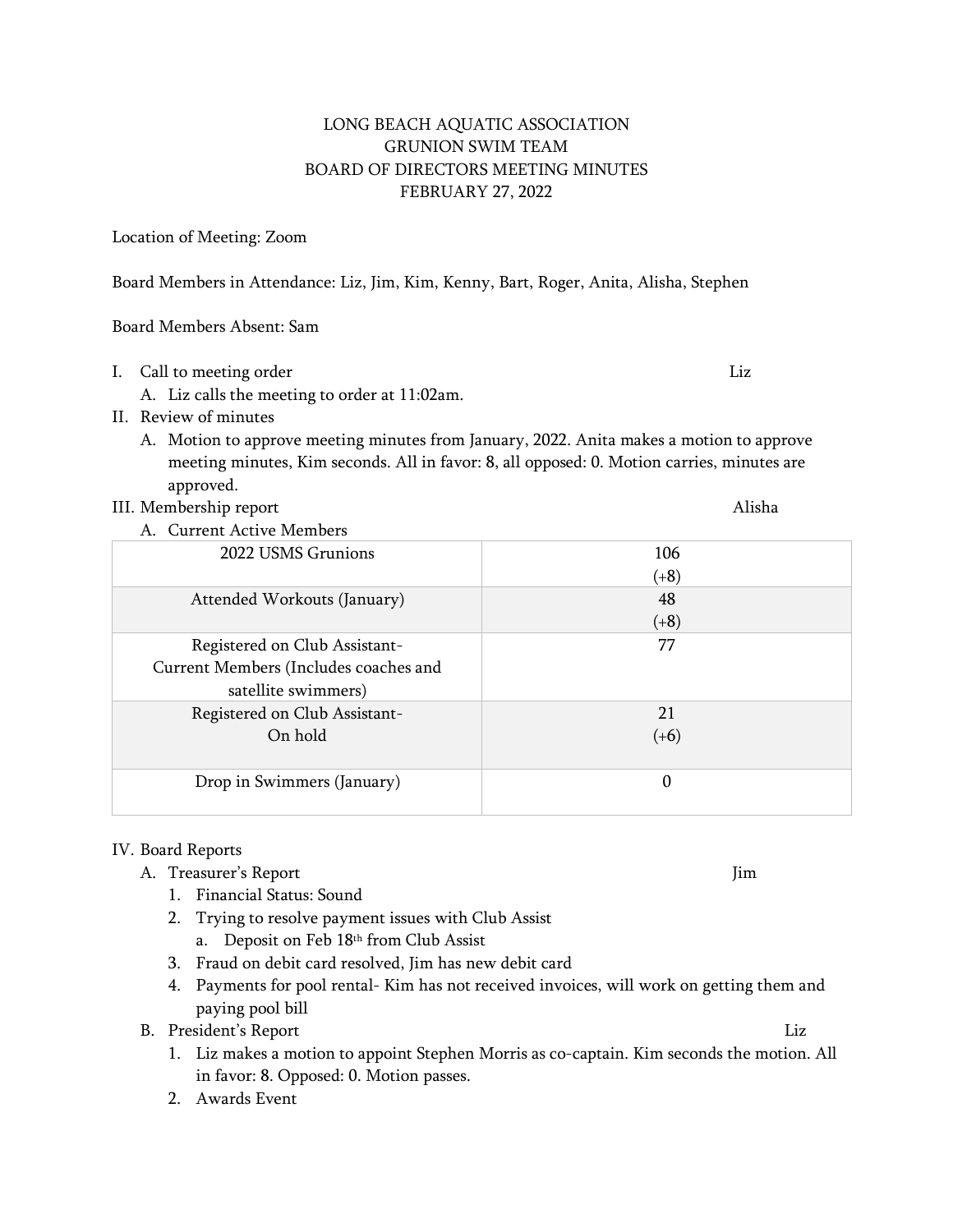- a. In communication with Beach Gardens to hold event in April; looking at April  $16<sup>th</sup>$  in afternoon, discussion to continue
- 3. IGLA 2022 Palm Springs
	- a. Volunteer Recruitment- will ask Sam to change page/link for volunteer sign up in Grunion Report
		- (1) Needs: Backup Meet Announcer, Timers, Head Timers, Sell Merchandise, Greeters
		- (2) Discussion to have coaches bring volunteer sign ups to workouts and send back to Liz
		- (3) Pop-Up Tents: Liz will put request for tents to borrow in Grunion Report
	- b. 285 signed up; 23 Grunions
	- c. March 7 th Walk through facility- Bart will attend
- 4. Sponsorship Program
	- a. Sponsorship program rules/procedure sent via email January 19, 2022. Email vote: Yes: 8, No: 0, No vote: 1. Motion passes.
	- b. February 14, 2022: email recommend to continue accepting applications on rolling basis, board is in support

c. Liz will follow up with individuals who still need to submit paperwork

- d. Sponsorship committee will meet up with Stephen and Bart to review new applications
- C. Co-Captain Report

| D. Swim Meet Coordinator's Report             | Roger |
|-----------------------------------------------|-------|
| 1. March 20- Matt Biondi                      |       |
| 2. IGLA-April                                 |       |
| E. Communications Coordinators Report         | Sam   |
| F. Membership Development Coordinators Report | Anita |

- 1. "Be my Guest" month for Try Masters
- 2. Adult Learn to Swim Month
- 3. Gift for Grunion members- discussion between water bottle and mesh bag: Anita will gather quotes and come back to board
- 4. ILGA Grunion gathering
- G. Coaches' Representative Kenny
	- 1. Dean will take Monday Night
	- 2. Roger back to Monday/Wednesday morning
- H. Swimming Organization Representative **Bart** Bart
	- 1. IGLA- gathering in Palm Springs for team; Friday night there is performance with Bill Butler's chorus. Tickets available on website. Bart will reach out to Bill to see if there is a place that may work to meet up before the show.
	- 2. Gay Games 2023- Guadalajara (November) Bart will send email to get more information about who is hosting
	- 3. IGLA 2023- London
- I. Facilities Coordinator **Kimilities Coordinator** Kimilities and *K*imilities Annual Media and *K*imilities and *K*imilities and *K*imilities and *K*imilities and *K*imilities and *K*imilities and *K*imilities and *K*imil
	- 1. Monday/Wednesday mornings at Silverado available